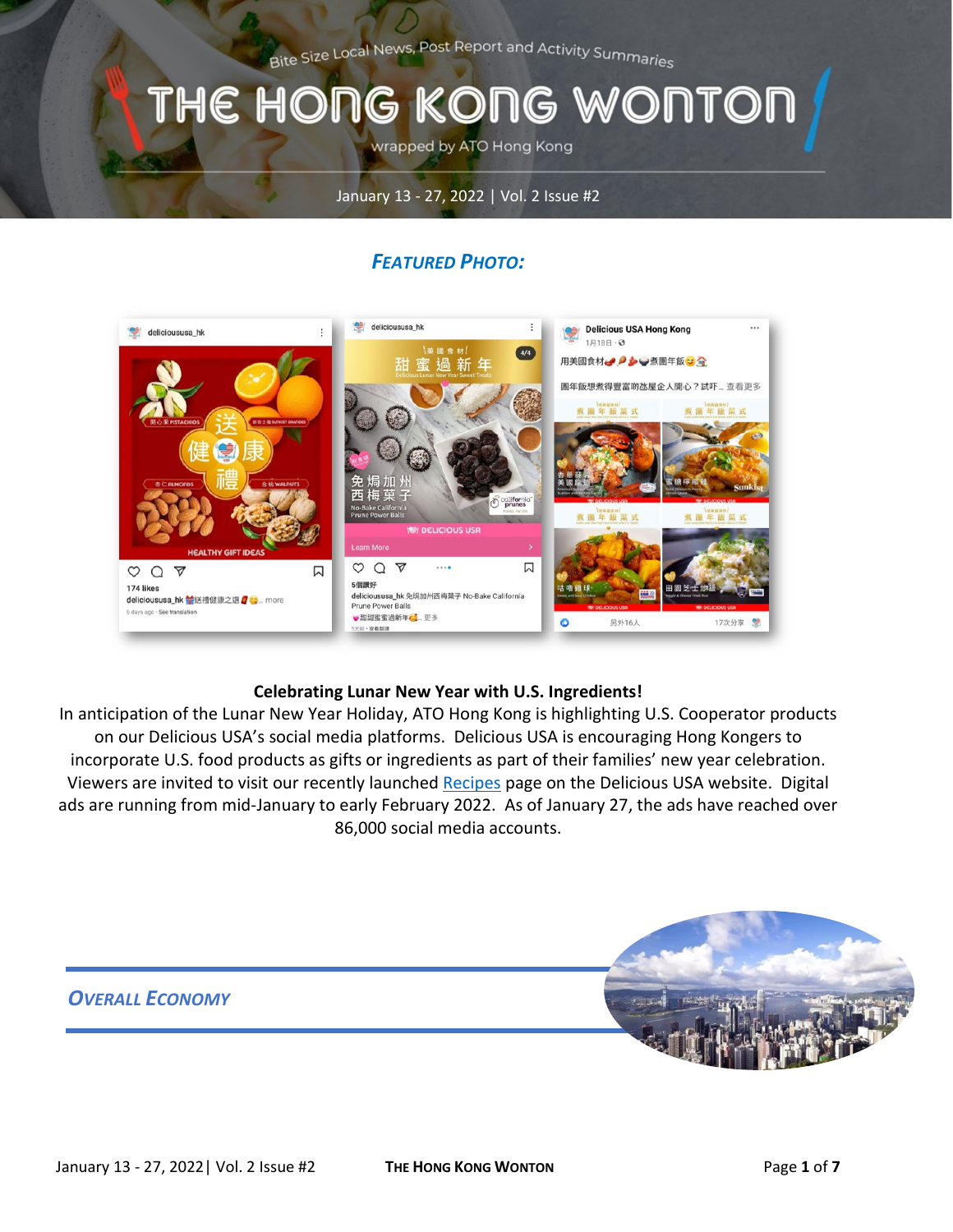# **Hong Kong Eases Quarantine Rules for Arrivals but Extends Social Distancing Measures and Flight Bans Until Mid-February [\[South China Morning Post,](https://www.scmp.com/news/hong-kong/health-environment/article/3164897/omicron-hong-kong-may-set-new-record-daily) January 27, and [South China Morning Post](https://www.scmp.com/news/hong-kong/hong-kong-economy/article/3163344/hong-kong-social-distancing-ban-evening-dine) on January 14, 2022 ]**

On January 27, Hong Kong authorities announced that starting February 5, it will reduce its mandatory three-week hotel quarantine on inbound travelers to two weeks. At the same time, authorities extended social-distancing measures, such as the closure of services, recreational, and entertainment facilities and the prohibition of dine-in services after 6pm until February 17. Passenger flights from "high risk" countries (including the United States) remain until February 18. **ATO Notes:** Battling its fifth wave of COVID-19, Hong Kong also recorded its highest daily caseload on record since the start of the pandemic with 164 new infections on January 27. The food service sector fears that the extension of dining restrictions will lead to significant business losses during the Chinese New Year (early February). In addition, flight bans (which also carry cargo) will continue to pressure prices of imported foods upward.

# **Hong Kong Finance Chief Urged to Give Out More Consumption Vouchers [\[South China Morning](https://www.scmp.com/news/hong-kong/hong-kong-economy/article/3163468/hong-kong-finance-chief-urged-roll-out-fresh-round)  [Post,](https://www.scmp.com/news/hong-kong/hong-kong-economy/article/3163468/hong-kong-finance-chief-urged-roll-out-fresh-round) January 14, 2022]**

Hong Kong lawmakers urged Financial Secretary Paul Chan to issue another round of digital vouchers to residents (up to \$1,284 each) to rescue the economy especially the food service sector once again facing dining curfews and social distancing restrictions. **ATO Notes**: Mr. Chan is due to deliver the new budget by the end of February and he is now gathering views from the public and traders on how to revitalize the economy. Post expects new measures may be announced to boost the economy and help the hard-hit industries.

# **Application for Fifth Round Anti-Pandemic Funding Begins [\[Hong Kong Standard,](https://www.thestandard.com.hk/breaking-news/section/4/185967/Application-for-HK$3.57b-anti-pandemic-funding-to-open-next-week) January 14, 2022]**

Application for the fifth round of the Anti-Pandemic Funding worth \$458 million begins the week of January 17. Businesses can receive half of the funding they received in the last round, while individuals can receive two-thirds of the last amount received. Catering businesses will get extra subsidy according to their floor area and their liquor license. Apart from restaurants, fitness centers, beauty parlors, registered sports coaches and individual performers will benefit from the scheme as well. The tourism sector and the cross-border transport industry that remained "frozen in the ice" will also be covered. As for interest class instructors at nurseries and children centers will receive individually funding. The funding will support over 1,000 kindergartens across the city as well, including school bus drivers. **ATO Notes:** The previous four rounds of Hong Kong government Anti-Pandemic Funds have already added up to \$40.8 billion. The fifth round of funds will raise the total disbursed fund to \$41.2 billion.

# **Visitor Numbers Continue to Drop [\[The Standard,](https://www.thestandard.com.hk/section-news/section/4/238100/Big-freeze-sees-tourism-numbers-worsen-in-second-Covid-year) January 18, 2022]**

Hong Kong Tourism Board announced that only 91,000 people visited Hong Kong in 2021, a 97.4 percent drop compared to 2020. Most of the inbound travelers visited the city to see family or out of necessity. The board added that the number of leisure visitors remained close to zero. According to its statistics, more than 65,000 visitors came from the mainland, down 97.6 percent compared to 2020. There were just over 25,000 overseas travelers last year - a 97 percent drop. **ATO Notes:** Prior to the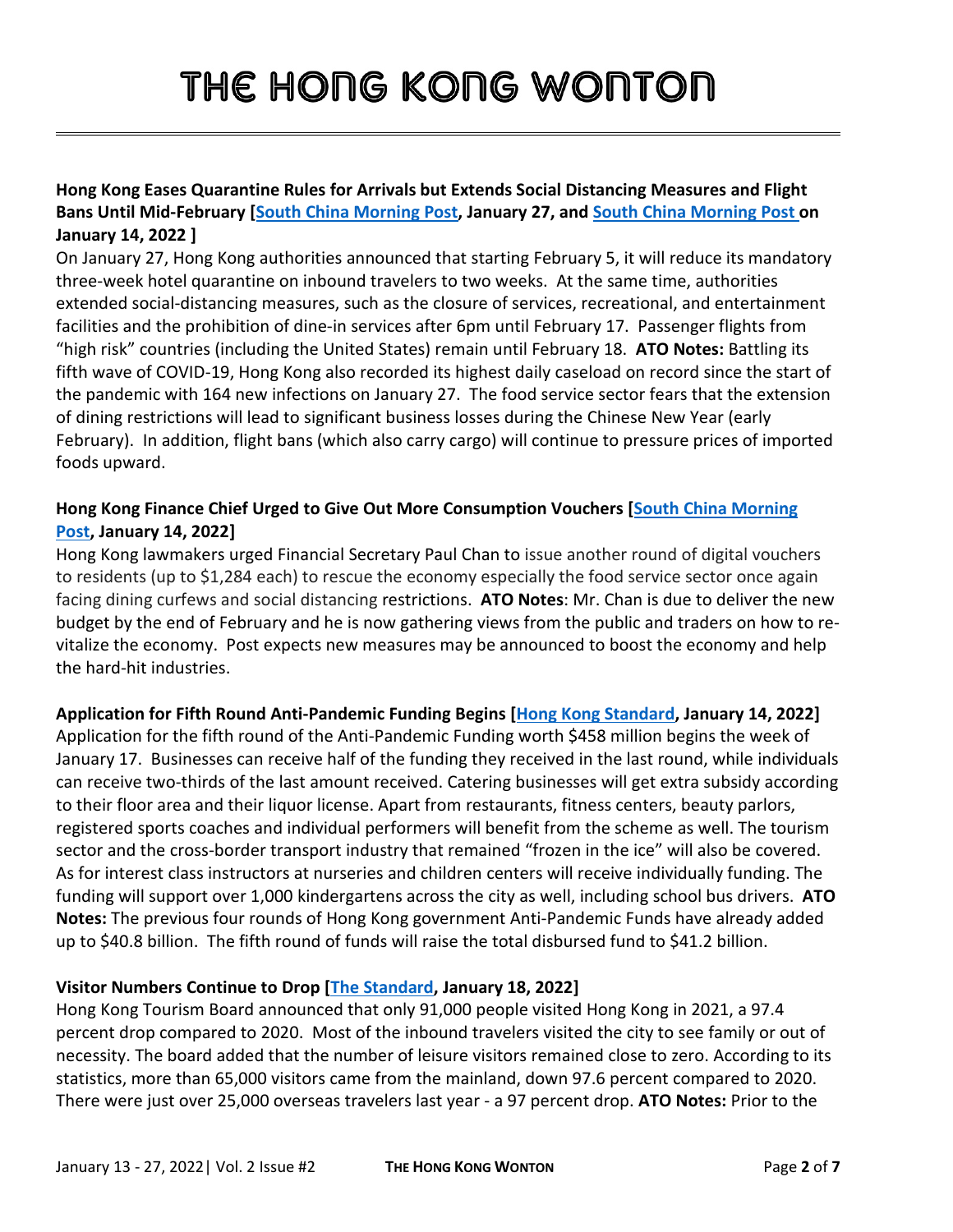pandemic, Hong Kong used to host over 55 million visitors a year. The city's restrictive zero-Covid policies have been limiting international travel to Hong Kong and participation at in-person business activities. Over the last two years, the lack of international participation canceled international trade shows and adversely affected the food service sector.

# *HOTELS, RESTAURANTS AND INSTITUTIONS*



# **MICHELIN Hong Kong Macau 2022 Guide Unveiled with 11 Newly Starred Restaurants [\[Michelin](https://guide.michelin.com/hk/en/article/news-and-views/michelin-guide-hong-kong-macau-2022-unveiled-today-with-11-newly-starred-restaurants)  [Guide 2022,](https://guide.michelin.com/hk/en/article/news-and-views/michelin-guide-hong-kong-macau-2022-unveiled-today-with-11-newly-starred-restaurants) January 19, 2022]**

The latest edition of the MICHELIN Guide to Hong Kong Macau brings together 249 restaurants across the two territories, offering a diverse array of cuisines. In total, the 2022 edition of the Guide highlights 71 starred restaurants in Hong Kong and 15 starred restaurants in Macau. Among them, 11 are new additions or promotions to the starred list. **ATO Notes:** Hong Kong is a gourmet paradise with over 15,000 eateries and annual restaurant sales over \$10 billion. Restrictions on international travels, dining and social gatherings are still adversely affecting the food service sector. According to an article in The [Standard](https://www.thestandard.com.hk/breaking-news/section/4/186185/Nine-Hong-Kong-restaurants-obtain-a-Michelin-star-for-the-first-time) on January 19, 2022, Hansik Goo, a Korean cuisine restaurant obtaining a Michelin Star for the first time, said that they had to adapt fast as curfews on evening in-dining services barred dinners. Like many others, the restaurant had to shift their main menu from evening to noon, and food combinations and layouts were redesigned to maintain a quality dining experience while adjusting to the new restrictions.

# **Industry Warns "Wave of Closure" for Restaurants [\[The Standard,](https://www.thestandard.com.hk/section-news/section/11/238307/Closure-warning-if-restaurants-denied-peak-season-dinners) January 24, 2022]**

The president of the Federation of Restaurants and Related Trade warned that some 500 restaurants could close in March if stringent social distancing measures remain throughout February, the usual peak season for the catering industry. He estimated that the industry would lose \$1.02 billion in business during January and February as the holiday is a crucial period for restaurants. He called on the government to allow restaurants to operate until 8pm after February 4. **ATO Notes:** It is unlikely that the restrictive social distancing measures will be relaxed as recently there has been a sharp surge in COVID-19 cases. The catering industry said that the subsidies under the fifth round of the Hong Kong government's anti-epidemic fund are not enough and urged the government to launch a new round of the employment support scheme to help pay salaries during this difficult period.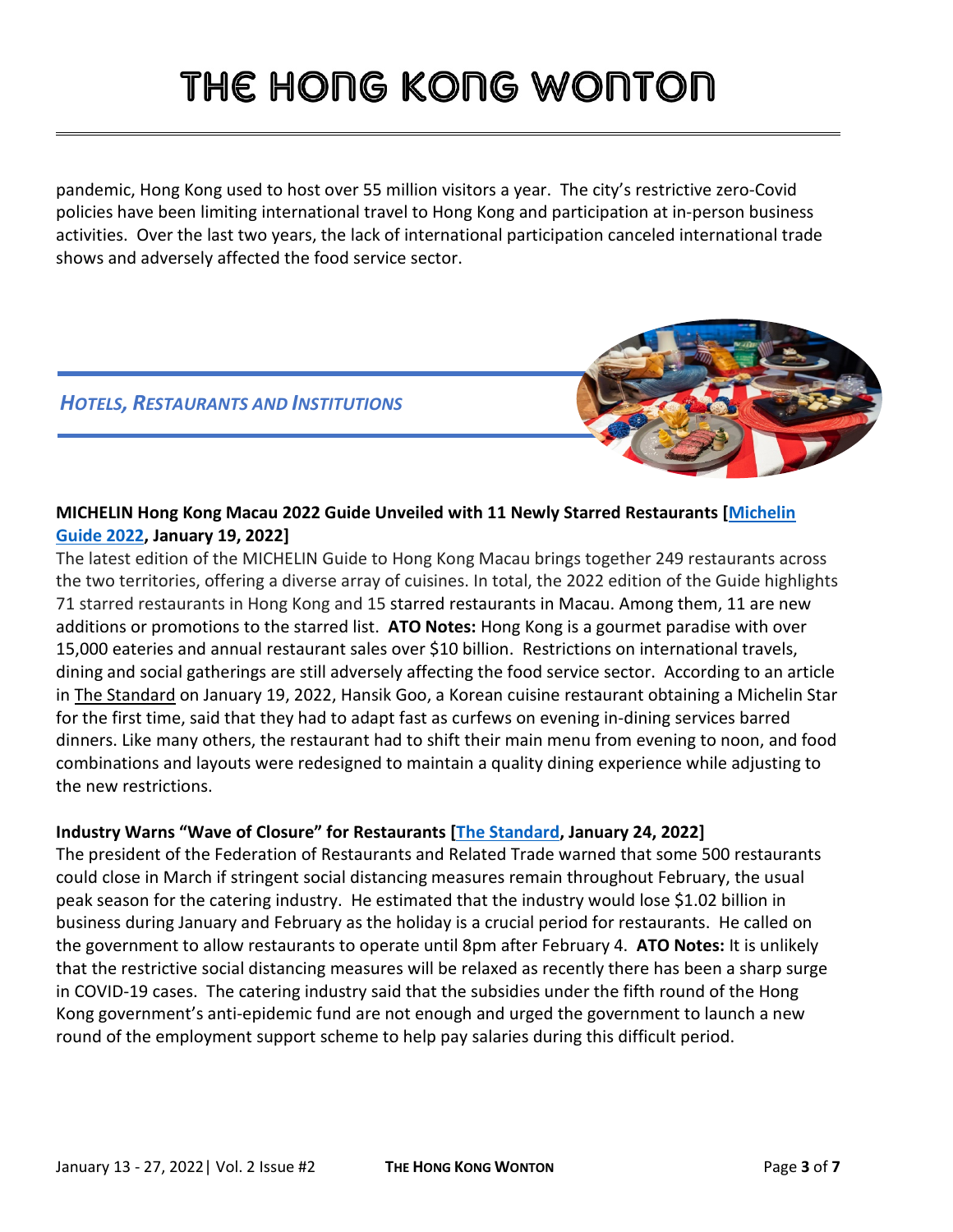#### *RETAIL*



#### **Tightened Quarantine Requirements on Aircrews Set to Drive Food Prices Upward [\[The Standard,](https://www.thestandard.com.hk/section-news/section/11/237960/Price-hikes,-shortages-loom-with-cargo-squeeze) January 13, 2022]**

Hong Kong Chief Executive Carrie Lam warned that the people of Hong Kong will soon feel rising prices and products going out of stock amid reduced cargo capacity following stricter COVID-19 quarantine requirements on aircrews. The tightened rules prompted Cathay Pacific Airlines, Hong Kong's local operator, to cancel most of its planned passenger and cargo flights in January. Cathay will operate at about 20 percent of its cargo capacity and about 2 percent of its passenger flight capacity prepandemic. **ATO Notes:** The president of the Federation of Restaurants and Related Trades has stated that 15 percent of food ingredients in Hong Kong arrive by air cargo, especially fresh and expensive ingredients, and prices could rise 20 to 30 percent.

# **High-End Foods will be Pricier as Shipping Costs Go Up [\[The Standard,](https://www.thestandard.com.hk/section-news/section/11/238016/Prices-of-flown-in-fresh-food,-high-end-online-goods-set-to-rise) January 14, 2022]**

Chairman of the Hong Kong Association of Freight Forwarding and Logistics, Gary Lau, said that more expensive foods such as fruits and seafood, which have shorter shelf life and remain fresh, are mostly flown into Hong Kong by cargo flights. He added that lower-end food such as vegetables and meat are mainly coming from China and supply chains are stable as they are transported to Hong Kong by trucks. **ATO Notes:** Imports of fruits, seafood and high-end foods are expected to be more expensive as shipping costs are expected to go up by 30 to 40 percent amid tightened rules on cargo flight operations.

# **How Does a Hong Kong Craft Brewery Describe the Current Local Craft Beer Scene? [\[Hong Kong](https://hkmb.hktdc.com/en/4ogvxj6l/craft-brewers-win-consumer-support?utm_source=enews&utm_medium=email&utm_campaign=hkmb-edm)  [Trade Development Council,](https://hkmb.hktdc.com/en/4ogvxj6l/craft-brewers-win-consumer-support?utm_source=enews&utm_medium=email&utm_campaign=hkmb-edm) January 24, 2022]**

Carbon Brews, established in 2018, owns a 35 hectoliter brewhouse in Hong Kong and is currently the largest craft brewery in Hong Kong. Their facility brews ales for other craft beer brands. The general manager, who had worked in San Francisco, described the craft beer market as cohesive and low market penetration. He said the market is hard to penetrate since it is hard to match the prices of the big beer brands. Some craft breweries have opened their own restaurants or brew pubs, but in his views that it is risky because one may end up compromising the beer quality if the beer facility is inhouse. Hence, Carbon Brews is planning to open tap rooms to sell their own beer. **ATO Notes:** The United States is not a significant beer supplier for the Hong Kong market with \$270 ,000 export value in January – November 2021. The pandemic and related restrictions imposed on restaurants and bars triggered a 32 percent decrease in the value of exports compared to the same period in 2020. In 2020,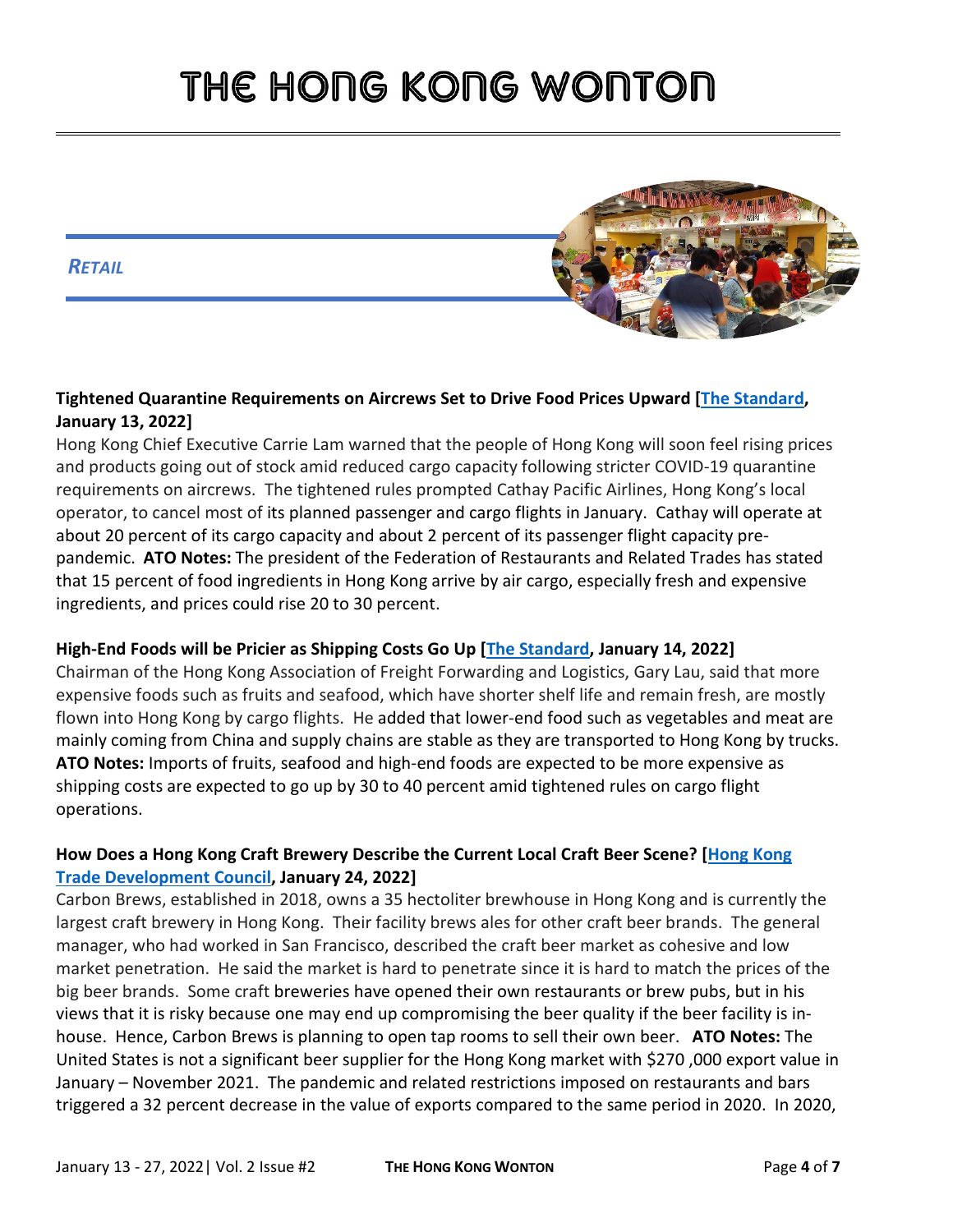Hong Kong imported a total of \$115 million worth of beer from all over the world. South Korea, being the largest supplier, experienced a drop of 1 percent. However, imports from China, the second largest supplier, rose 5 percent. This rise is probably due to traders sourcing more from China given the ongoing sea logistics disruptions. Popular brands in Hong Kong include Tsingtao, Blue Girl, Heineken, Guinness, Carlsberg, Kirin, San Miguel, Budweiser, etc.

#### **Supermarkets Raised Prices under COVID-19 [\[The Standard,](https://www.thestandard.com.hk/breaking-news/section/4/186041/Prices-at-supermarkets-increase-1.5-pc-in-half-a-year:-Consumer-Council) January 17, 2022]**

The Hong Kong Consumer Council sampled and analyzed the price of over 700 grocery items from four supermarket chains and food shops from June to November 2021. The analysis found that during this period supermarkets have raised prices on average about 1.5 percent, with bread and cereals registering the steepest price hike. **ATO Notes:** The global pandemic has disrupted logistics and supply chains, driving product prices upward. Hong Kongers are feeling the price increase at supermarkets now more than ever as they spend more time at home amid closures of entertainment premises and a ban on evening dine-in services.

**Spending Power on Lunar New Year Gifts Remains Strong, Pudding Sales Expected to Increase [Hong Kong Economic Times (Print Article), January 21, 2022]** According to the Hong Kong Economic Times, Hong Kong Hang Heung, a traditional pastry chain, reported a 50 percent increase in Lunar New Year pre-orders of pudding as compared to last year. The company's CEO stated that the tightened social distancing regulations have facilitated the rise in sales as people have to stay home to celebrate the festival. He expected overall sales will increase 70 to 80 percent from the previous year. Another supplier, Hung Fook Tong, said consumer spending power remains strong despite the impacts on overall sentiment brought by the pandemic. Over 90 percent of their festive puddings have already been sold with some items already sold out. Yung Kee Restaurant's CFO said Hong Kongers have adapted to celebrating Lunar New Year under the pandemic, and many have planned to buy gift vouchers for relatives and friends in advance. She mentioned that costs of pudding ingredients have surged and due to the unpredictable sea shipment schedule, the company air-shipped some of the ingredients. The purchasing process had to start at least three to four weeks earlier than last year's schedule. **ATO Notes:** Hong Kongers are used to spending a little extra to buy food, gifts and snacks to celebrate the Lunar New Year. In addition to the traditional new year pudding, Hong Kongers also buy tree nuts, fruits, dried seafood, cookies, candies, for gifts or treating visitors. New flavors of new year pudding and innovative gifts are popular in the market as suppliers want to gain market share and attract younger consumers.

**Japanese Food and Retail Chains Find Hong Kong Gateway to China [\[Nikkei Asia,](https://asia.nikkei.com/Business/Food-Beverage/Hong-Kong-Japanese-food-and-retail-chains-find-gateway-to-China) January 24, 2022]** 

Japanese food shop operators and retailers are increasingly making market advances into mainland China after establishing strong footholds in Hong Kong. Hyakunousha International, which operates a chain of more than 100 Hana-Musubi stores in Hong Kong, will operate shops in China under the new brand name Omusubi (the first shop under the name Omusubi opened in Central, Hong Kong financial district, in January 2022). The company plans to expand to China and other Asian markets from Hong Kong, and aims to establishing a chain of 2,000 outlets by 2025 and 10,000 by 2030. It hopes to debut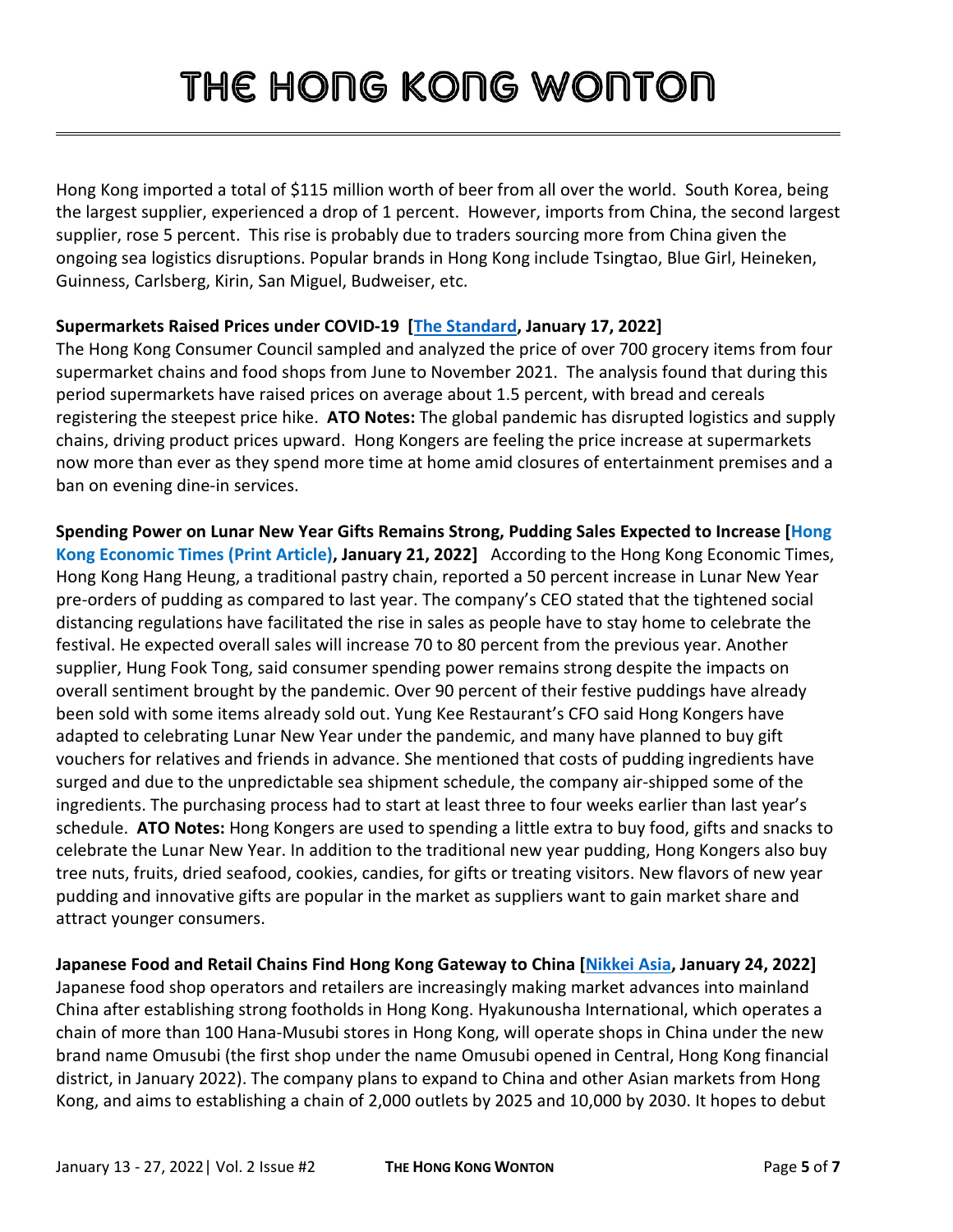on the Stock Exchange of Hong Kong in a few years. As imports of agricultural products into China are under strict restrictions, the company plans to produce rice balls at its plant in Hong Kong and ship them to the mainland. Japanese cake shop, Chateraise, and sushi chain, Sushiro, also started in Hong Kong and entered the mainland China market with plans to expand. While the political environment has prompted financial and other experts to leave the city, moves to enter the mainland via Hong Kong have become active among food and retail shop operators over the past year. The use of Hong Kong as a gateway to China's market will likely continue to increase as businesses seek to reduce entry risks, among other purposes. **ATO Notes:** Despite adopting one of the most stringent COVID-19 control measures in the world and severely limiting travel, Hong Kong still presents opportunities for exports as demand for high-quality products and the appetite for new items remains. Its advantages in proximity to mainland China, ease of market entry, and sophistication in logistics network help businesses expand to mainland China and other Asia cities.



#### **Flight Suspensions Add to U.S. Agricultural Shipping Woes [\[GAIN Report,](https://www.fas.usda.gov/data/hong-kong-flight-suspensions-add-us-agricultural-shipping-woes) HK2022-0001]**

In response to Hong Kong's new quarantine requirements on locally based cargo crew, on December 30, 2021, Cathay Pacific airlines announced the suspension of all long-haul cargo and cargo-only passenger flights until January 6, 2022. Post estimates the impact of the seven-day flight suspension on U.S. agricultural and food exports at \$2.6 million. According to a logistics trade entity, this new quarantine measure could raise air shipping costs and further disrupt future supplies of fresh produce, seafood, and premium meats. In addition, the government's January 5 announcement suspending inbound passenger flights from various countries, including the United States, will extend the impact on U.S. agricultural trade as passenger flights also carry cargo. Hong Kong's Chief Executive Carrie Lam conveyed on January 12, she expects some goods, including premium foods, to become unavailable or their prices to go up.

# **Hong Kong Suspends Imports of Small Mammals Amid Fears of Covid Transmissions [GAIN [Report,](https://www.fas.usda.gov/data/hong-kong-hong-kong-suspends-imports-small-mammals-amid-fears-covid-transmissions) HK2022-0003]**

The Hong Kong government ordered the culling of 2,000 hamsters in Hong Kong. The order was issued over fears of an animal-to-human transmission of the COVID-19 virus after a pet shop saleswoman tested positive for the Delta variant, and samples collected from hamsters at the pet shop were also positive. As a result, effective January 18, 2022, Hong Kong authorities have suspended the import of